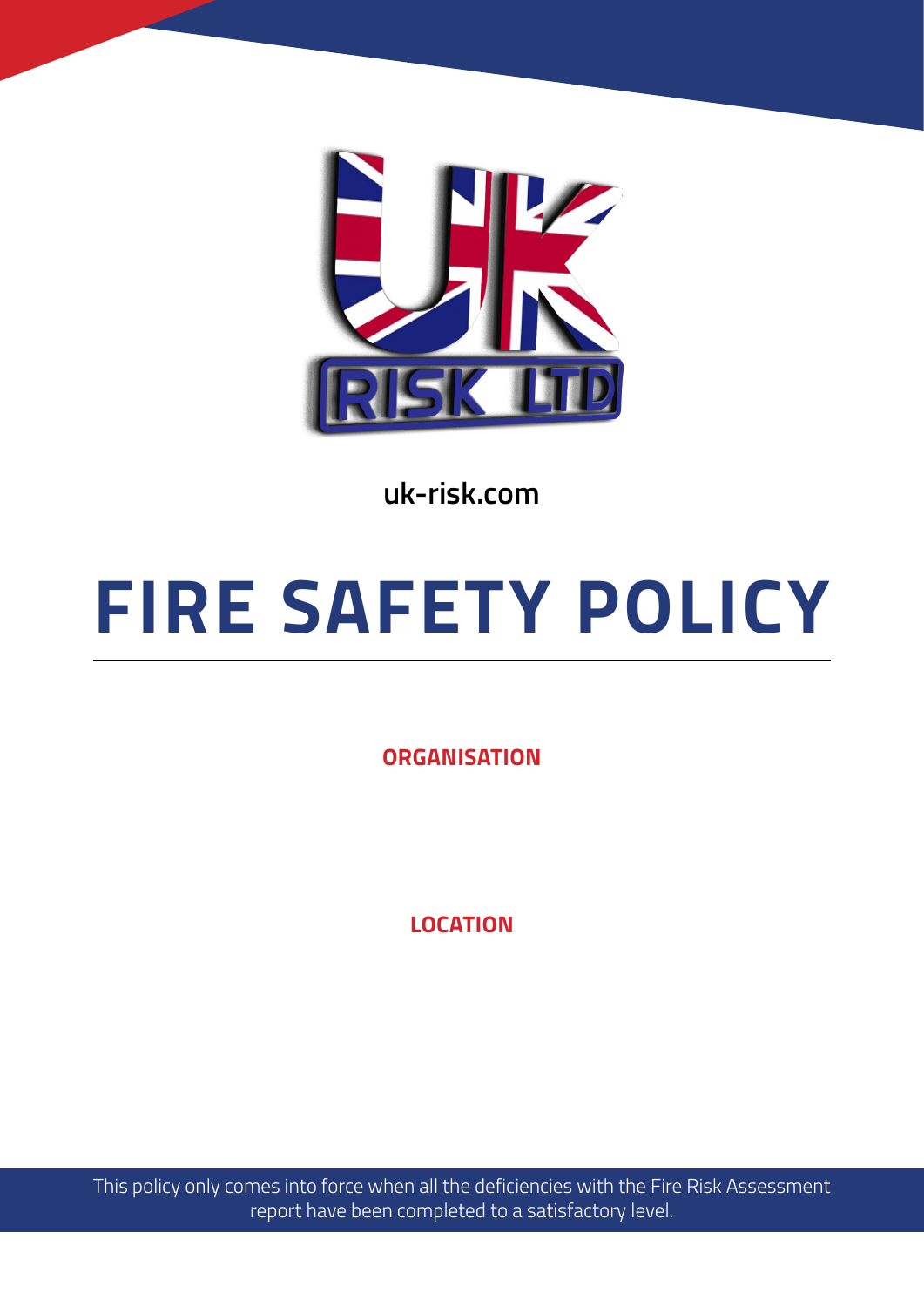

## **CONTENTS**

| <b>POLICY STATEMENT</b>        | 3 |
|--------------------------------|---|
| <b>FIRE SAFETY LEGISLATION</b> | 3 |
|                                |   |
|                                |   |
|                                |   |
|                                |   |
|                                |   |
|                                |   |
|                                |   |
|                                |   |
|                                |   |
|                                |   |
|                                |   |
|                                |   |
|                                |   |
|                                |   |
|                                |   |
|                                |   |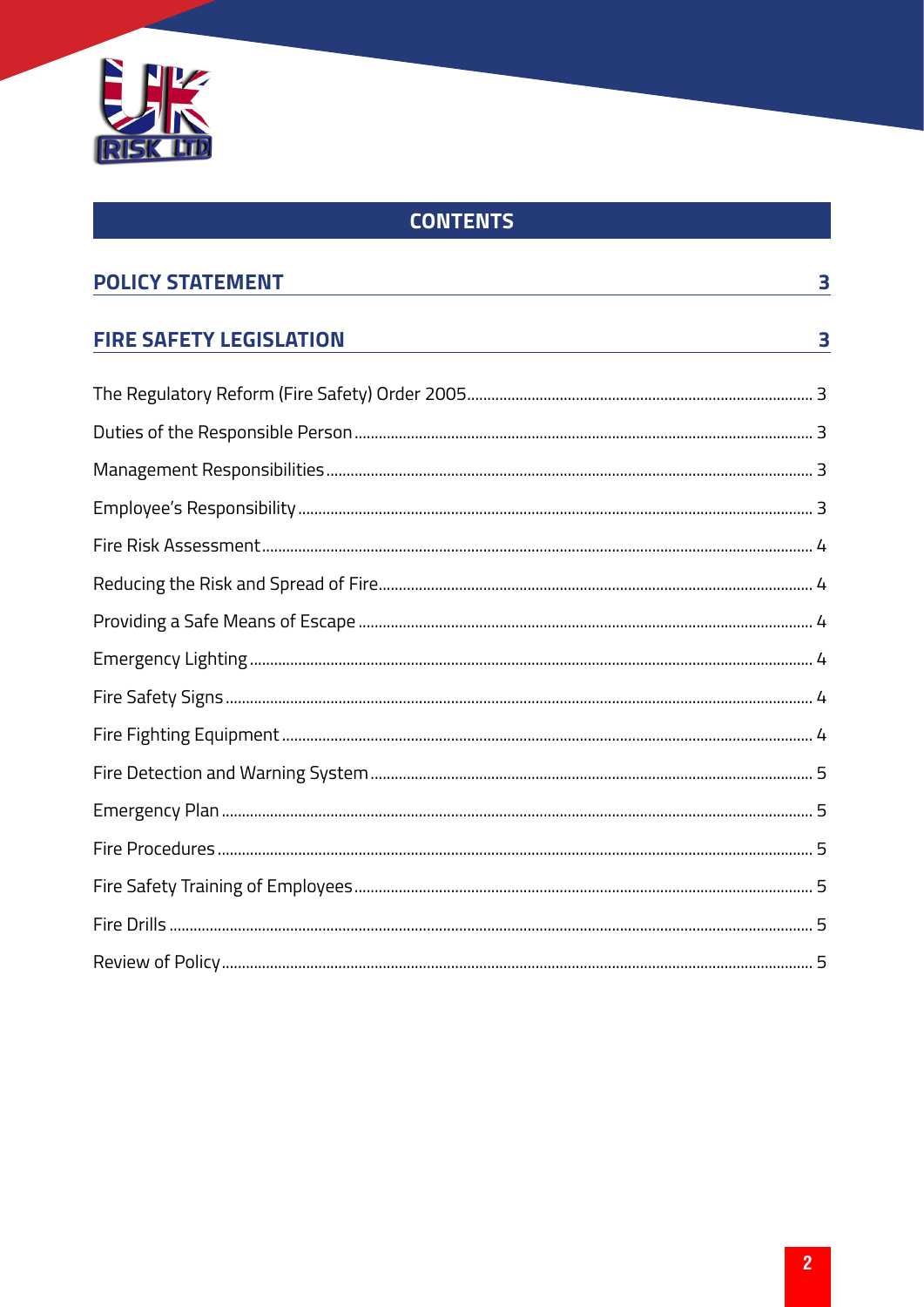<span id="page-2-0"></span>

### **POLICY STATEMENT**

#### **The Responsible Person**

This policy applies to all employees.

It is company policy to protect the welfare of its employees, visitors and contractors against the incidence of fire by complying with Fire Safety Legislation.

This document provides a framework for the Management and Employees to plan, organise, control, monitor and review the protective and preventative measures in relation to Fire Safety. The Fire Safety policy will be subject to review on an annual basis.

Procedures will be established for the safe evacuation from buildings and sufficient staff will be trained to implement these procedures.

## **FIRE SAFETY LEGISLATION**

#### **The Regulatory Reform (Fire Safety) Order 2005**

The Regulatory Reform (Fire safety) Order 2005 came into effect on 1st October 2006. These Regulations replace all existing Fire Safety Legislation with a risk-based regime. The responsibility for the safety of the occupants and those who might be affected by a fire rests with a defined 'Responsible Person'.

#### **Duties of the Responsible Person**

The Responsible Person is to take such general fire precautions that are necessary to ensure the safety of employees, visitors and other relevant persons within and in close proximity to these premises. The General Fire Precautions are detailed as below: -

Reduce the risk of and spread of fire,

Provide a secure and safe means of escape from the building at all times,

Provide means of fighting fires,

Provide means for detecting and giving warning of fire,

Implement measure and actions to be taken in the event of a fire by providing instruction and training of employees and measures to mitigate the effects of fire,

Provide a suitable system of maintenance of all general fire precautionary arrangements.

#### **Management Responsibilities**

The person/s having the responsibility for managing Fire Safety is:

#### **Employee's Responsibility**

Article 23 of the Regulatory Reform (Fire Safety) Order 2005 places a responsibility on every employee. These responsibilities are: -

To take reasonable care for the safety of themselves and others who may be affected by their acts or omissions at work.

To co-operate with their employer in complying with Fire Safety Legislative requirements,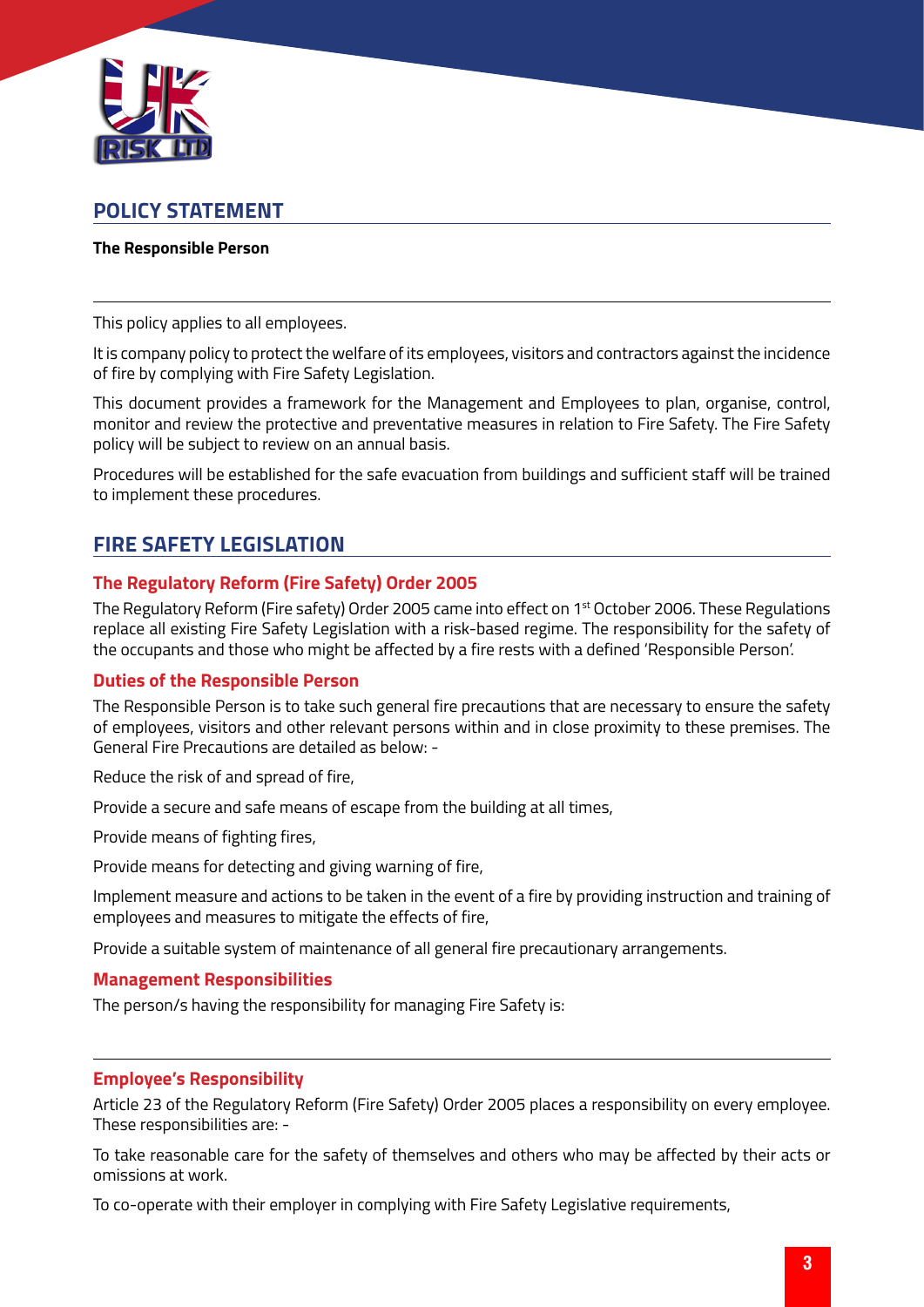<span id="page-3-0"></span>

Inform the employer of any situation that would represent a serious and immediate danger to the safety of persons from fire and any shortcoming in the employer's protection arrangements for safety.

#### **Fire Risk Assessment**

The Fire Risk Assessment has been conducted at these premises on behalf of the Responsible Person, by experienced and qualified Fire Safety Consultants.

The Fire Risk Assessment will be reviewed on an annual basis during the first quarter of each year or following significant changes to the size, layout and use of the building.

Any temporary structure erected on site must be subject to a Fire Risk Assessment prior to its use. The assessment is to ensure there are no fire hazards and the means of escape are satisfactory for the numbers of persons who are likely to use it.

#### **Reducing the Risk and Spread of Fire**

Through the Fire Risk Assessment process, all fire hazards in the workplace will be identified and the risk of fire evaluated. Taking account of the control measures in place, where applicable, the Fire Safety Manager will maintain all reasonably practical measures to eliminate or control those fire hazards.

The risk of fire is to be reduced by the education of employee's in Fire Prevention and the Fire Risk Assessment process.

#### **Providing a Safe Means of Escape**

A safe and secure means of escape from all premises will be maintained at all times. During normal working hours the Fire Safety Manager and staff are to ensure that Fire Exit doors are unlocked and available for use at all times the premises are occupied. These doors and the routes to them should be free from obstruction at all times. In addition, the doors must be able to be easily opened without the use of a key, regularly inspected and maintained in a good state of repair. Any defects are to be reported to the Fire Safety Manager for action to be taken.

When the fire alarm has actuated, staff and visitors are to be evacuated to the designated Assembly

Point, which is:

#### **Emergency Lighting**

Emergency lighting is not provided in the premises. There is sufficient natural or borrowed light for persons to<br>see the way out of the building in an emergency.<br>Emergency lighting is provided in the premises and tested pe

with BS 5266. The results of the tests should be record in the Log Book.

#### **Fire Safety Signs**

Fire Safety signs are provided in buildings to indicate the Emergency Routes and Exits. The signs comply with the Health and Safety (Safety Signs and Signals) Regulations 1996 and BS 5499-4 :2000. All emergency exit routes are to be identified with appropriate Fire Exit signs. All Fire Exit doors display the appropriate Fire Exit sign above them. Signs that show indications of wear are to be reported to the Fire Safety Manager.

#### **Fire Fighting Equipment**

Portable firefighting equipment is provided and strategically sited throughout the buildings. The type, numbers and locations have been selected for the appropriate type of risk. All extinguishers are hung on wall brackets or placed on suitable stands. In addition, all equipment is provided with appropriate signs displaying the type of extinguisher and the category of fire they can be used on. Employees are to make themselves aware of the location of the extinguishers and the information on the signs above them.